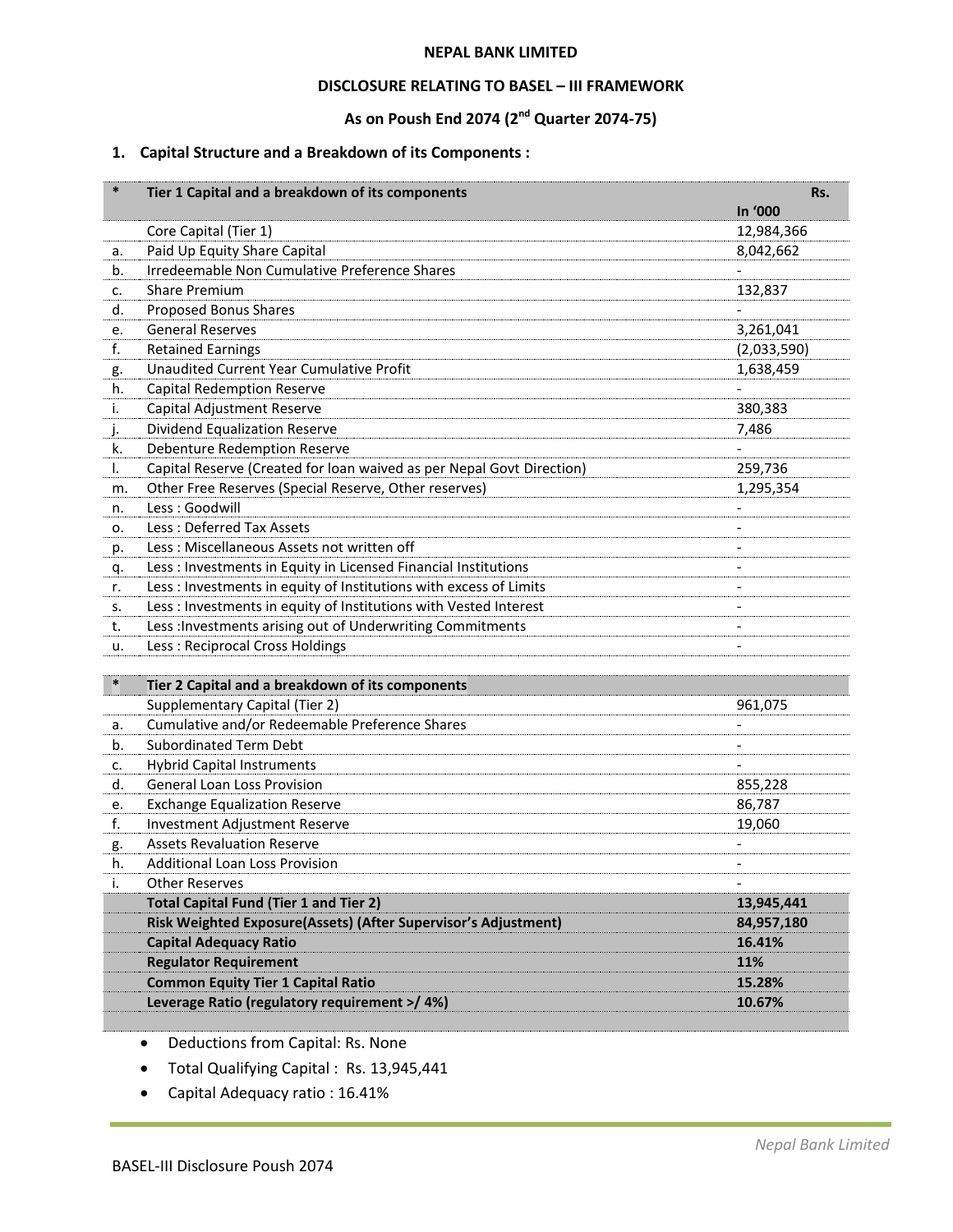**Summary of the bank's internal approach to assess the adequacy of its capital to support current and future activities, if applicable :** 

NBL in its efforts to improve the capital adequacy ratio as prescribed by the regulator had implemented a revised capital plan. Besides, the bank had formulated ICAAP Policy aimed at improving the Capital Adequacy position in compliance with BASEL-III Framework from FY 2073-74. The task of systematic preparation and presentation of BASEL-III report has been entrusted with the Risk Management Department of the bank. Currently the bank's ratio stands at 16.41%.

# **2. Risk Exposures**

 **Risk weighted exposures for Credit Risk, Market Risk and Operational Risk The risk weighted exposures as of 14th January 2018 is given below:** 

| S.No. Particulars          | Amount Rs. (000) |
|----------------------------|------------------|
| <b>Credit Risk</b>         | 70,528,222       |
| <b>Operational Risk</b>    | 8,374,608        |
| Market Risk                | 1,541,791        |
| Adjustment under Pillar II | 4,512,560        |
| Total                      | 84,957,180       |

Risk weighted exposures under each of 11 categories of Credit Risk

| S.No. | <b>Particulars</b>                             | Amount Rs. (000) |
|-------|------------------------------------------------|------------------|
| 1.    | Claims on other official entities              |                  |
| 2.    | Claims on banks                                | 3,180,478        |
| з     | Claims on domestic corporate & Securities firm | 22,363,516       |
| 4.    | Claims on regulatory retail portfolio          | 22,577,972       |
| 5.    | Claims not satisfying granularity Criteria     |                  |
| 6.    | Claims Secured by Residential properties       | 3,602,851        |
| 6.    | Claims secured by commercial real estate       | 729,806          |
| 7.    | Past Due Claims                                | 4,864,208        |
| 8.    | <b>High Risk Claims</b>                        | 3,717,092        |
| 9.    | Investment in Equity of Institutions           | 157,040          |
| 10.   | Other Assets                                   | 4,664,845        |
| 11    | <b>Off Balance Sheet Items</b>                 | 4,670,410        |
|       | Total                                          | 70,528,222       |

#### Amount of NPAs (Both Gross and Net) Rs. In '000

| S.No. | <b>Particulars</b>              | <b>Gross</b><br>NPA (Rs.) | Loan-Loss<br><b>Provision (Rs.)</b> | Net NPA (Rs.) |
|-------|---------------------------------|---------------------------|-------------------------------------|---------------|
| a     | Restructured/Reschedule<br>Loan | 79.250                    | 9.906                               | 69.344        |
|       | Substandard                     | 554.539                   | 138,635                             | 415.905       |
|       | Doubtful                        | 596,665                   | 298.333                             | 298.333       |
|       | l nss                           | 1,315,596 1,315,596       |                                     |               |
|       | Total                           | 2,546,050 1,762,469       |                                     | 783.581       |

#### **NPA Ratios :**

- ▶ Gross NPA to Gross Advances : 3.23%
- ▶ Net NPA to Net Advances : 1.03%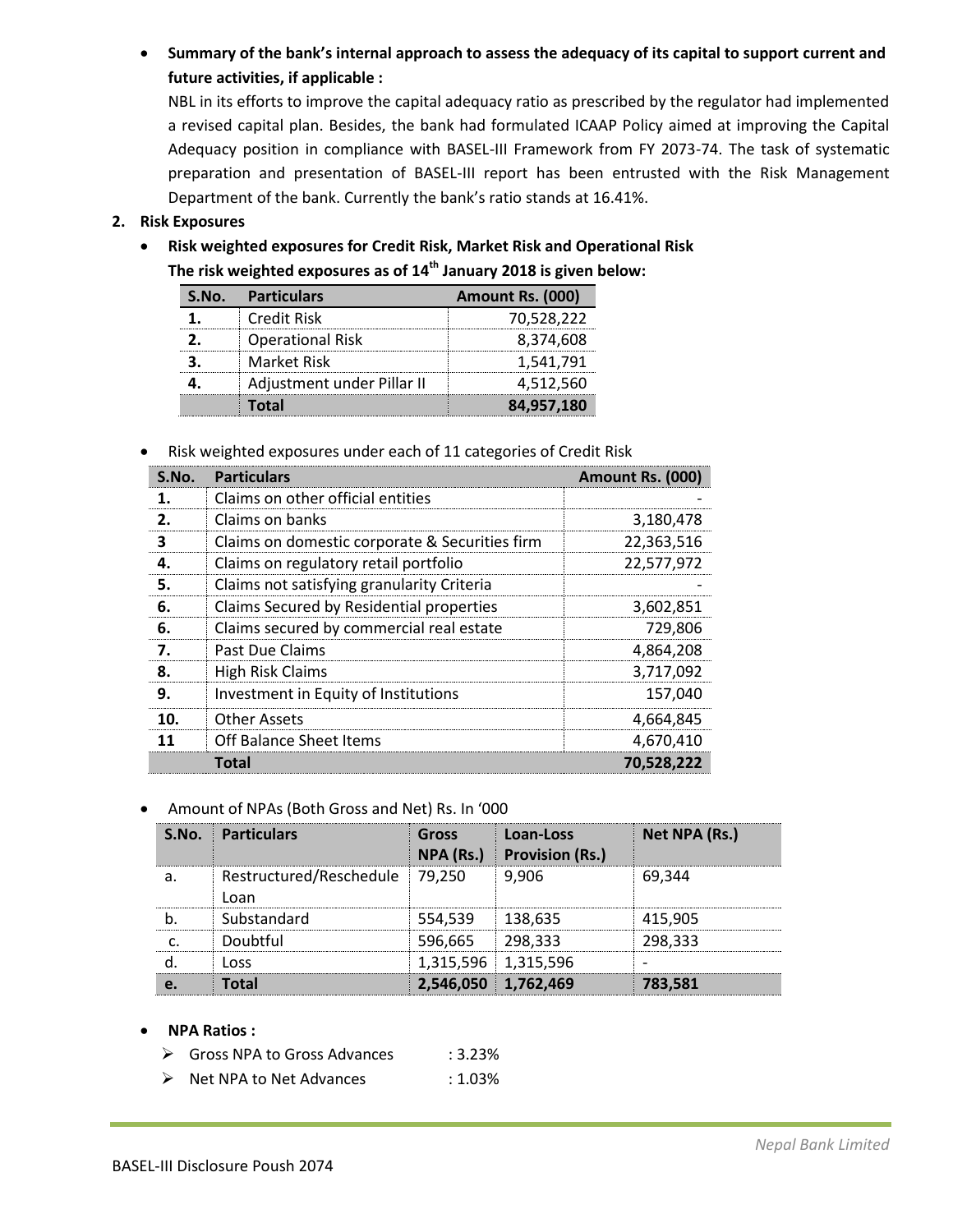**Movement of Non Performing Assets Rs. In 000** 

| <b>Particulars</b>        | <b>This Quarter</b> | <b>Previous Quarter</b> | Changes % |
|---------------------------|---------------------|-------------------------|-----------|
| Non Performing Assets     | 2,546,050           | 2,519,630               |           |
| Non Performing Assets (%) | 3.23%               | 3.42%                   | 1 05      |

# **Write off of Loans and Interest Suspense**

Following Loans and Interest Suspense have been written off during the year 2016-17

- None
- Movements in Loan Loss provision and Interest Suspense: Rs. In '000

| <b>Particulars</b>                          | <b>Loan Loss Provision</b> | <b>Interest Suspense</b> |
|---------------------------------------------|----------------------------|--------------------------|
| Opening balance                             | 2,501,320                  | 4.726.596                |
| Write Back/off in the years                 |                            |                          |
| Addition in the year                        | 116,377                    | 89.996                   |
| Balance as at 14 <sup>th</sup> January 2018 | 2,617,697                  | 4,816,592                |

- Details of Subordinated Term Debt:
	- Not applicable
- Details of Additional Loan Loss Provision:
	- None
- **•** Segregation of Investment Portfolio

| S.No. Investment Category | Amount Rs. (000) |
|---------------------------|------------------|
| <b>Held for Trading</b>   |                  |
| Held to Maturity          | 12,439,572       |
| Available for Sale        | 170.756          |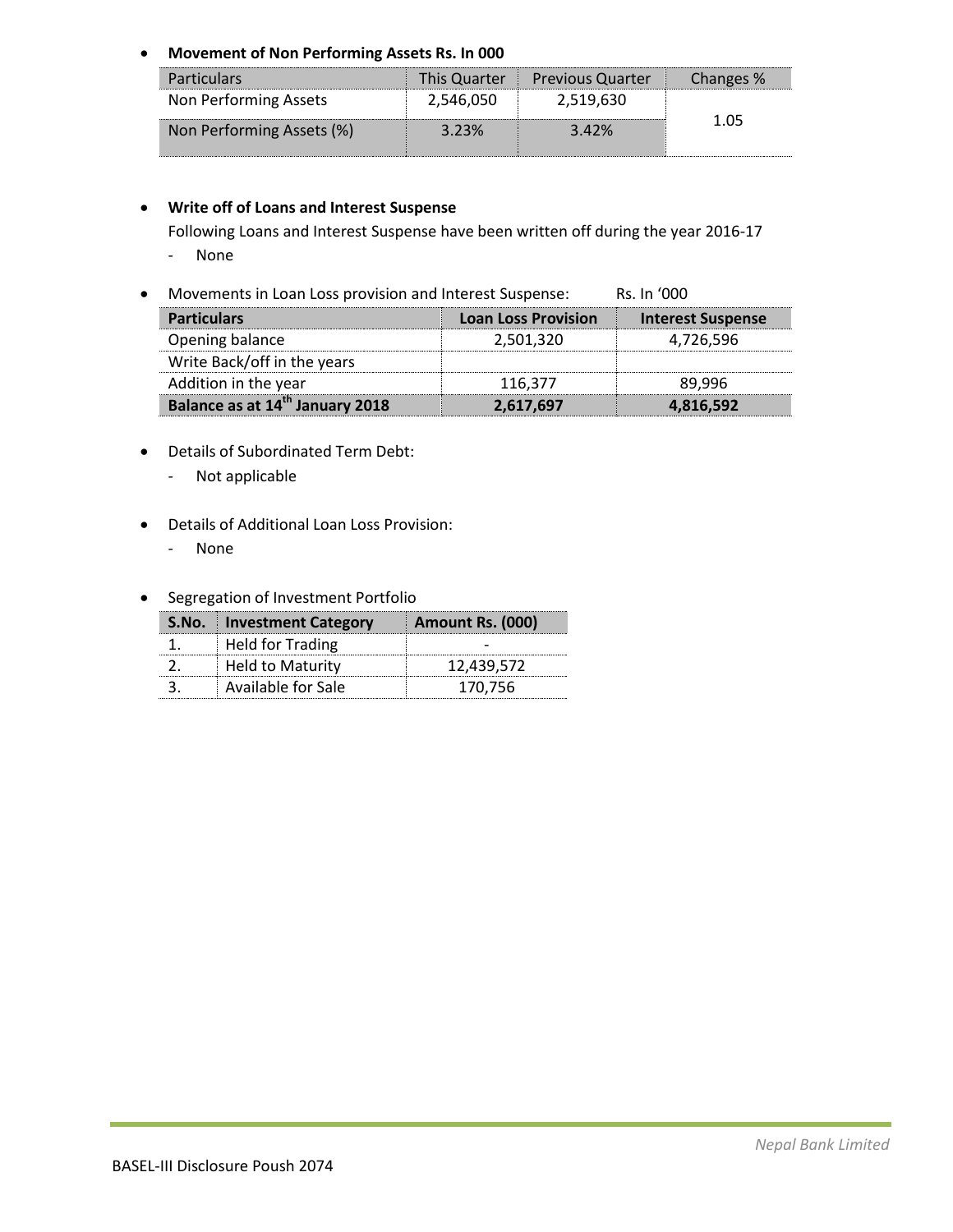## **3. Risk Management Function**

NBL is exposed to various types of risks including credit, market, liquidity, operational, legal, compliance and reputation risks. The objective of the risk management framework at the Bank is to ensure that various risks are understood, measured and monitored and that the policies and procedures established to address these risks are strictly adhered to.

The Board of Directors has oversight on all the risks assumed by the bank. The board level sub-committee (Risk Management Committee) has been established to facilitate focused oversight of various risks. The committee reviews the risk management policies, the bank's compliance with risk management guidelines issued by NRB and the status of implementation of BASEL - III requirement by the bank.

The Bank has set up a strong control and monitoring environment for comprehensive risk management at all levels of operation by establishing an independent Risk Management Department which caters to the current banking requirement of properly identifying and monitoring the risks apparent and inherent in the business.

# **Measurement of Risks for Capital Adequacy Purpose:**

Under Pillar 1 of the specific NRB guidelines, the bank currently follows Simplified Standardized Approach for Credit Risk, Basic Indicator Approach for Operational Risk and Net Open Position approach for Market risk.

# **A. Credit Risk**

# **Strategies and Process:**

All credit related aspects are governed by Operation Manual-2 (Credit) and Credit Policy of NBL. These documents outline the type of products that can be offered, customer categories, credit approval process and limits. These documents are approved by the Board of directors.

The Bank's main emphasis is on SME credit. Different limits of lending power have been assigned at branch level, department head level and the credit committee level. Every aspect relating to credit such as procedure, documentation etc. are clearly defined in the Operation Manual -2 and the Credit Policy of the bank.

# **Pre Sanction:**

The branch managers have the authority to approve the credit within their permissible limits after due scrutiny of background of the promoter, nature of business, turnover in the account, other financial indicators, income , collateral and security. Loans above the authority of branch are recommended to head office for further decision.

## **Credit Risk Assessment Process:**

Risk Management Division carries out a comprehensive credit risk assessment process that encompasses analysis of relevant quantitative and qualitative information to ascertain credit rating of the borrower. The credit rating process involves assessment of risk emanating from various sources such as market risk, management risk, environmental risk, financial risk and security risk taking into consideration as much as 30 sub-parameters under each of these categories. Credit thresholds have been set for forwarding the credit files for risk rating before they are submitted for approval in the credit committee by the concerned credit units.

# **Post Sanction Monitoring/ Follow up:**

Concerned branch are required to obtain regular information of the business. In case of revolving loans, the drawing power is checked commensurate with the existing level of stocks and working capital checked and verified at regular interval. The credit units at the Head Office are also required to prepare quarterly credit report to submit at higher level as a part of formal monitoring process.